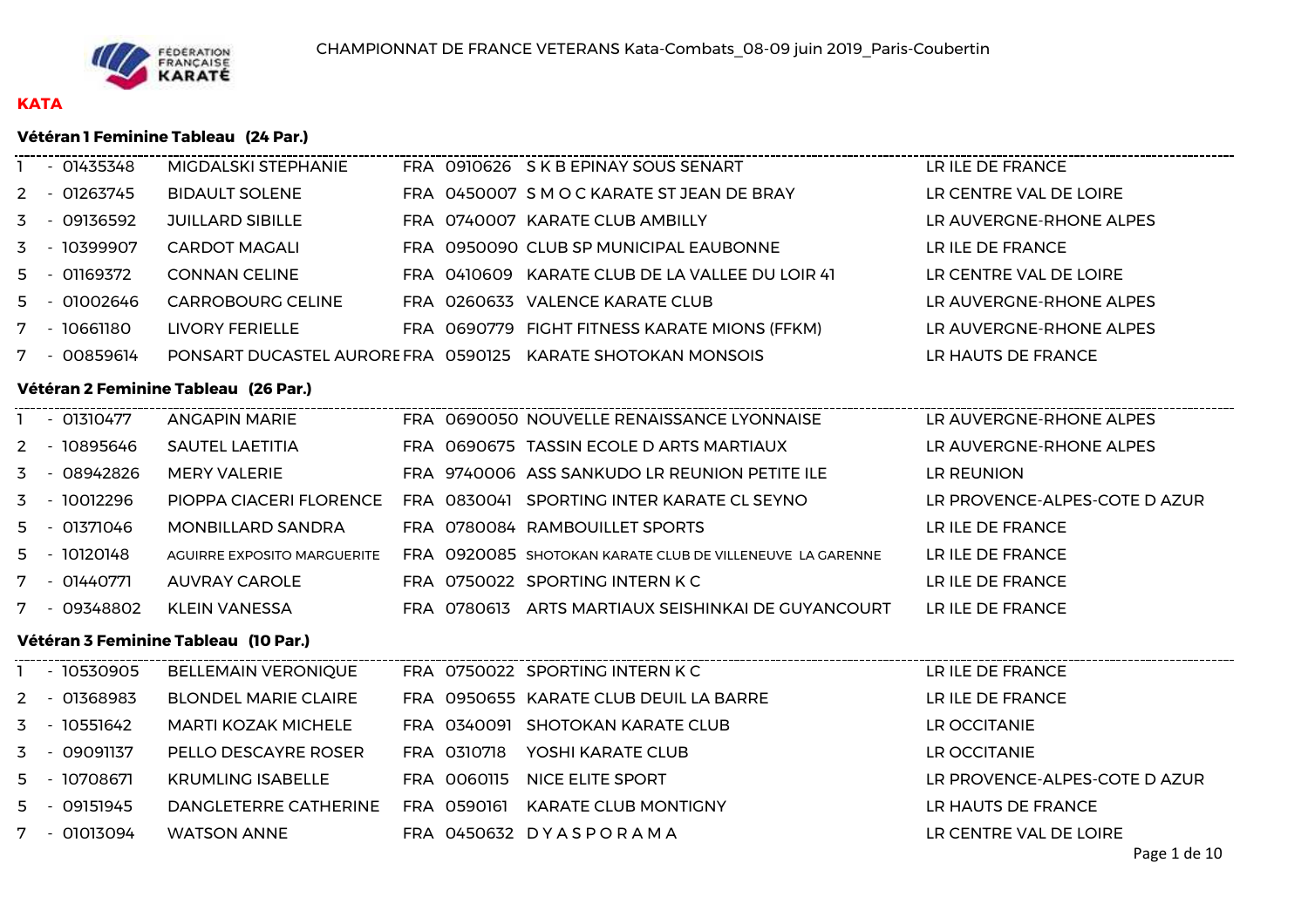

**Vétéran 4 Feminine Tableau (2 Par.)**

|    | $-08951512$                          | <b>FILATRE NADEGE</b>                |  |                  | FRA 0190006 BUDOKAI KARATE CLUB DE BRIVE           | LR NOUVELLE AQUITAINE         |  |  |  |  |  |
|----|--------------------------------------|--------------------------------------|--|------------------|----------------------------------------------------|-------------------------------|--|--|--|--|--|
|    | 2 - 09495773                         | <b>BARBIN M CLAUDE</b>               |  |                  | FRA 0690077 SEN NO SEN KARATE VENISSIEUX           | LR AUVERGNE-RHONE ALPES       |  |  |  |  |  |
|    | Vétéran 1 Masculin Tableau (30 Par.) |                                      |  |                  |                                                    |                               |  |  |  |  |  |
|    | $-01213433$                          | <b>CHEP ARNOLD</b>                   |  |                  | FRA 0060060 K CL SHOTOKAN MONACO                   | LR PROVENCE-ALPES-COTE D AZUR |  |  |  |  |  |
|    | 2 - 01178161                         | <b>SERAPHIN JIMMY</b>                |  |                  | FRA 0450037 BUDOKAN KARATE ORLEANS                 | LR CENTRE VAL DE LOIRE        |  |  |  |  |  |
| 3. | - 10453083                           | NIANG ALIOUNE                        |  |                  | FRA 0780084 RAMBOUILLET SPORTS                     | LR ILE DE FRANCE              |  |  |  |  |  |
| 3. | - 01038752                           | <b>GERAUD XAVIER</b>                 |  |                  | FRA 0310084 KARATE CLUB LE VERNET                  | LR OCCITANIE                  |  |  |  |  |  |
| 5. | - 08922440                           | <b>SEKETELI DODJI</b>                |  |                  | FRA 0950681 ATHLETIC KARATE ARNOUVILLE             | LR ILE DE FRANCE              |  |  |  |  |  |
| 5. | - 01443562                           | <b>BAPELLE DAVID</b>                 |  |                  | FRA 0890602 APPOIGNY KARATE SHOTOKAN ARTS MARTIAUX | LR BOURGOGNE-FRANCHE COMTE    |  |  |  |  |  |
|    | 7 - 01114627                         | <b>CUBELLS ARNAUD</b>                |  | FRA 0210630 AKDC |                                                    | LR BOURGOGNE-FRANCHE COMTE    |  |  |  |  |  |
|    | 7 - 09387336                         | DESTEUQUE FLORENT                    |  |                  | FRA 0020609 EC DES A M FRESNOY LE GRAND            | LR HAUTS DE FRANCE            |  |  |  |  |  |
|    |                                      | Vétéran 2 Masculin Tableau (33 Par.) |  |                  |                                                    |                               |  |  |  |  |  |
|    | $-00833512$                          | <b>BRAZILLIER ERIC</b>               |  |                  | FRA 0830619 GRIMAUD SHOTOKAN KARATE                | LR PROVENCE-ALPES-COTE D AZUR |  |  |  |  |  |
|    | - 00805808                           | <b>BASSONVILLE PASCAL</b>            |  |                  | FRA 9740618 SHOTOKAN KARATE CLUB DE BOIS DE NEFLES | LR REUNION                    |  |  |  |  |  |
| 3  | - 01139497                           | <b>ARLOT SEBASTIEN</b>               |  |                  | FRA 0750022 SPORTING INTERN K C                    | LR ILE DE FRANCE              |  |  |  |  |  |
| 3  | - 00660866                           | <b>MUGGIANU NICOLAS</b>              |  |                  | FRA 0910607 OKINAWA KARATE ESSONE SUD              | LR ILE DE FRANCE              |  |  |  |  |  |
| 5. | $-01370281$                          | <b>DECOTTIGNIES ARNAUD</b>           |  |                  | FRA 0730646 KUNSHI NO KEN KARATE-DO                | LR AUVERGNE-RHONE ALPES       |  |  |  |  |  |
| 5  | - 01509292                           | <b>SIOHAN BRUNO</b>                  |  | FRA 0210023      | UNION SP CHEMINOTS DIJONNAIS                       | LR BOURGOGNE-FRANCHE COMTE    |  |  |  |  |  |
|    | 7 - 01176225                         | <b>GUY DOMINIQUE</b>                 |  |                  | FRA 0350013 KARATE CLUB PAYS DE REDON              | LR BRETAGNE                   |  |  |  |  |  |
|    | 7 - 09393767                         | <b>STOICA BOGDAN PAUL</b>            |  |                  | FRA 0420022 SHUGYO DOJO STEPHANOIS                 | LR AUVERGNE-RHONE ALPES       |  |  |  |  |  |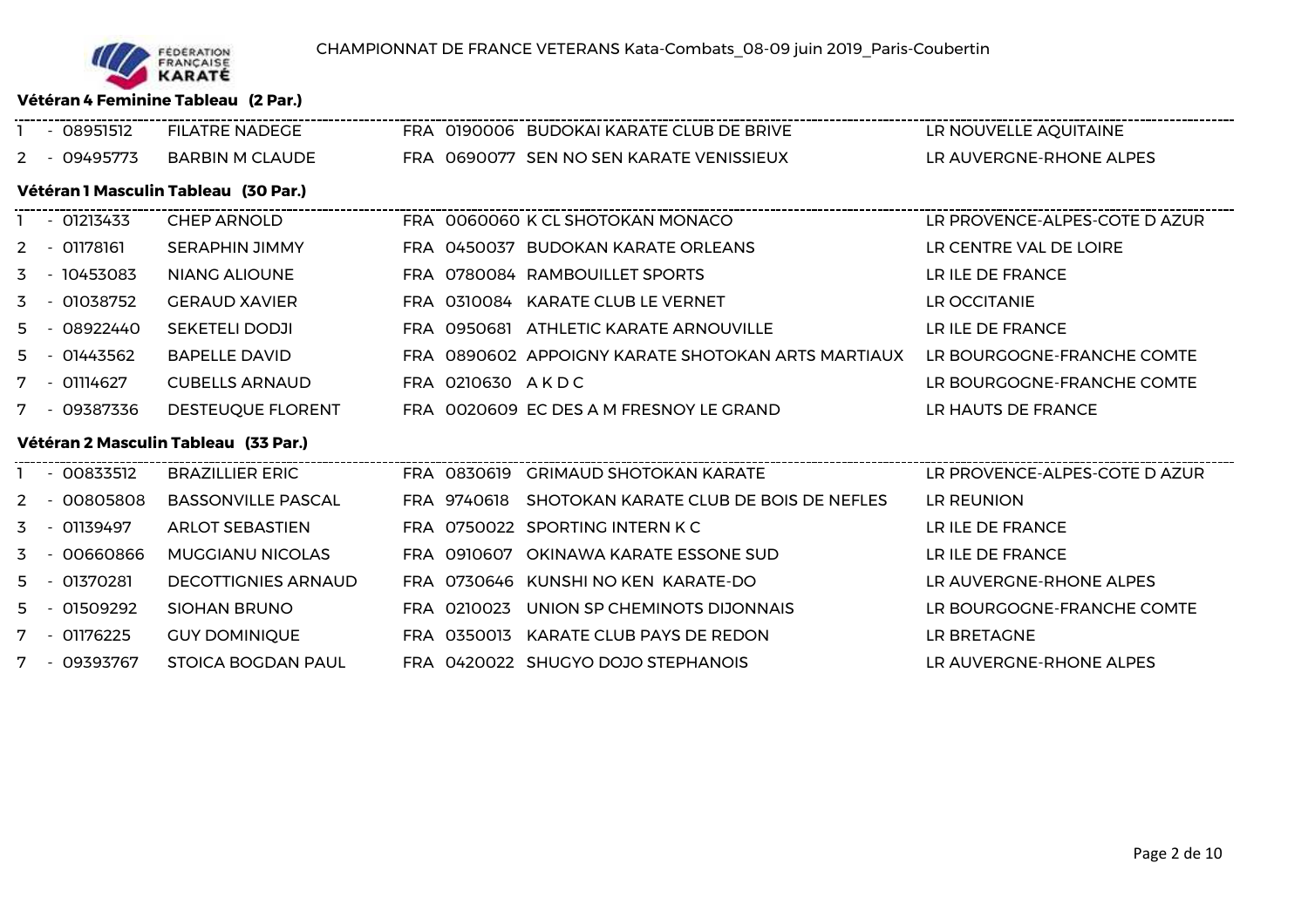

7 - <sup>01160905</sup>

LEMPEREUR ANDRE

#### **Vétéran 3 Masculin Tableau (25 Par.)**

|    |                                      | $-00611948$  | <b>SAINT DOMINIQUE</b>       |  |                     | FRA 0140001 CLUB ATHLETIQUE LEXOVIEN                             | LR NORMANDIE                  |  |  |  |  |
|----|--------------------------------------|--------------|------------------------------|--|---------------------|------------------------------------------------------------------|-------------------------------|--|--|--|--|
| 2  |                                      | - 00681047   | NGUYEN THANH NHAN ALAIN      |  |                     | FRA 0140001 CLUB ATHLETIQUE LEXOVIEN                             | LR NORMANDIE                  |  |  |  |  |
|    |                                      | 3 - 01172835 | <b>CUZIN PASCAL</b>          |  | FRA 9740671         | KARATE CLUB LEO                                                  | LR REUNION                    |  |  |  |  |
| 3  |                                      | - 00734759   | <b>COTE PIERRE</b>           |  |                     | FRA 0690050 NOUVELLE RENAISSANCE LYONNAISE                       | LR AUVERGNE-RHONE ALPES       |  |  |  |  |
| 5  |                                      | - 01329381   | <b>BLONDEL BERNARD</b>       |  |                     | FRA 0920665 KARATE INSTITUT STYLE SHOTOKAN                       | LR ILE DE FRANCE              |  |  |  |  |
|    |                                      | 5 - 01177102 | <b>CORRIERI J PAUL</b>       |  |                     | FRA 0200002 AMI SHITO RYU KARATE DO                              | LR CORSE                      |  |  |  |  |
|    |                                      | 7 - 10404359 | <b>MAGALHAES JOSE MANUEL</b> |  |                     | FRA 0280012 K CL DE CHATEAUDUN                                   | LR CENTRE VAL DE LOIRE        |  |  |  |  |
|    |                                      | 7 - 09294278 | COSTA JOACHIM                |  | FRA 0180612         | KARATE CLUB FUSSY EN TERRES DU HAUT BERRY LR CENTRE VAL DE LOIRE |                               |  |  |  |  |
|    | Vétéran 4 Masculin Tableau (15 Par.) |              |                              |  |                     |                                                                  |                               |  |  |  |  |
|    |                                      |              |                              |  |                     |                                                                  |                               |  |  |  |  |
|    |                                      | - 09028309   | LE MEHAUTE GEORGES           |  |                     | FRA 0870629 KARATE FIGHT ACADEMY                                 | LR NOUVELLE AQUITAINE         |  |  |  |  |
|    |                                      | 2 - 00711089 | <b>MARIA ANDRE</b>           |  |                     | FRA 0580011 ASAV KARATE                                          | LR BOURGOGNE-FRANCHE COMTE    |  |  |  |  |
|    |                                      | 3 - 00810328 | <b>BORDIER MICHEL</b>        |  |                     | FRA 0340644 MEIYO BEZIERS KARATE                                 | LR OCCITANIE                  |  |  |  |  |
| 3. |                                      | - 01269956   | SAUZEAU ALAIN                |  | FRA 0440666 KEN ZEN |                                                                  | LR PAYS DE LA LOIRE           |  |  |  |  |
| 5. |                                      | - 08994518   | <b>ARNAUTS NICOLAS</b>       |  |                     | FRA 0830680 SAMOURAI TOULON VAR KARATE                           | LR PROVENCE-ALPES-COTE D AZUR |  |  |  |  |
|    |                                      | 5 - 10492422 | <b>BEYNET DANIEL</b>         |  |                     | FRA 0830680 SAMOURAI TOULON VAR KARATE                           | LR PROVENCE-ALPES-COTE D AZUR |  |  |  |  |

FRA <sup>0110639</sup> ACADEMIE NARBONNAISE DE KARATE LR OCCITANIE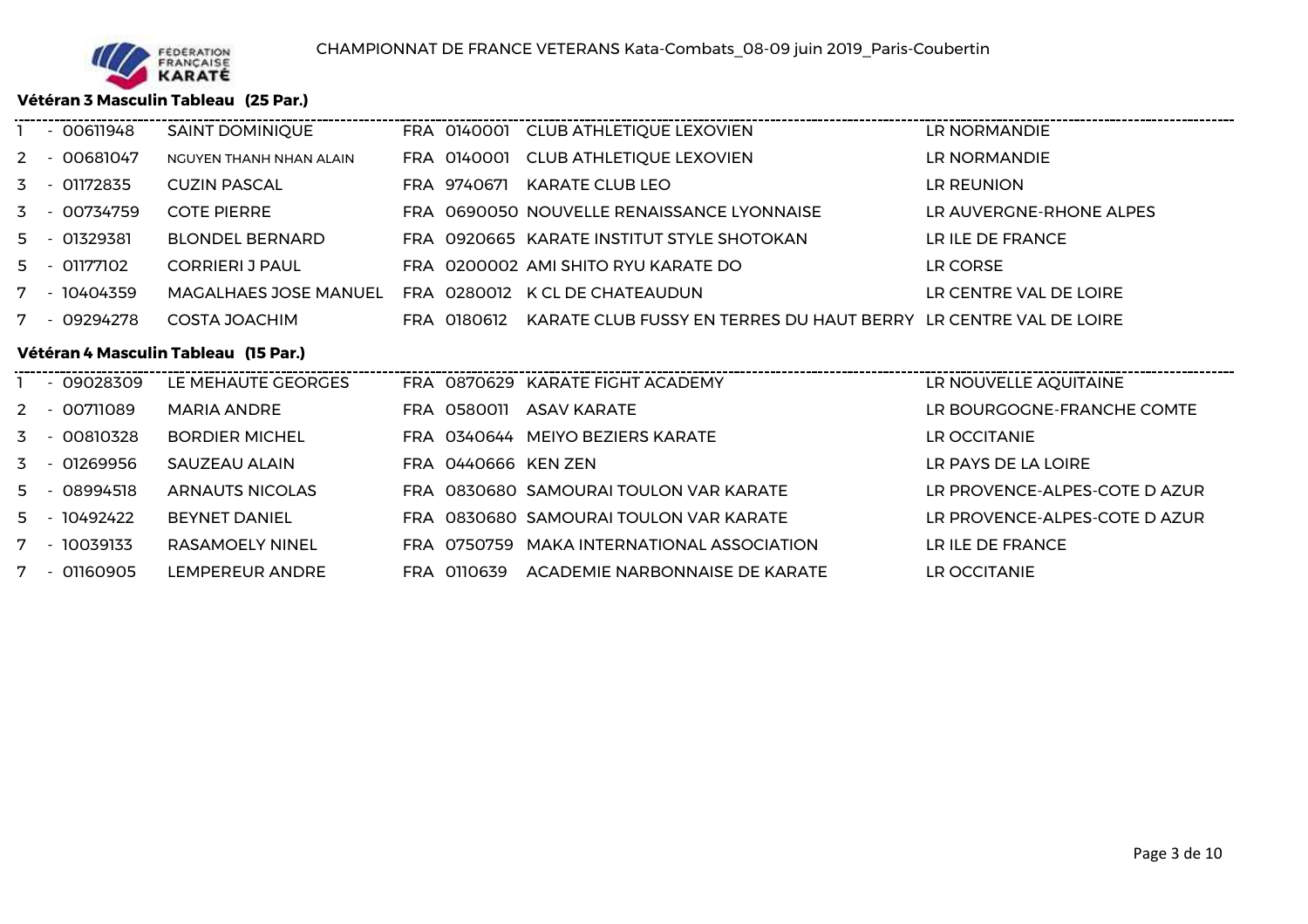

# **COMBATS**

### **Vétéran 1 -55 kg Feminine Tableau (5 Par.)**

|                                                 | - 10188435   | LE HUYNH PHI NGA                           |  |  | FRA 0750022 SPORTING INTERN K C                                                    | LR ILE DE FRANCE              |  |  |  |  |
|-------------------------------------------------|--------------|--------------------------------------------|--|--|------------------------------------------------------------------------------------|-------------------------------|--|--|--|--|
|                                                 | 2 - 10529817 | HUMMEL SANDRINE                            |  |  | FRA 0340015 KARATE PEZENAS SAINT THIBERY                                           | LR OCCITANIE                  |  |  |  |  |
|                                                 | 3 - 10466305 | <b>OST ANGELIQUE</b>                       |  |  | FRA 0590066 KARATE CLUB NIEPPOIS                                                   | LR HAUTS DE FRANCE            |  |  |  |  |
|                                                 | 3 - 10109771 | <b>ROVER KARINE</b>                        |  |  | FRA 0590812 KARATE CLUB DE COURCHELETTES                                           | LR HAUTS DE FRANCE            |  |  |  |  |
|                                                 |              | Vétéran 1 -61 kg Feminine Tableau (5 Par.) |  |  |                                                                                    |                               |  |  |  |  |
|                                                 | 1 - 10277612 | LETTIER STEPHANIE                          |  |  | ---------------------------------<br>FRA 0850005 FONTENAY KARATE SHOTOKAN          | LR PAYS DE LA LOIRE           |  |  |  |  |
|                                                 | 2 - 10897141 | <b>MARSILLAC VALERIE</b>                   |  |  | FRA 0690041 JUDO CLUB LYON VILLEURBANNE                                            | LR AUVERGNE-RHONE ALPES       |  |  |  |  |
|                                                 | 3 - 01178159 | NAUBRON GHEZIEL NEGEMA                     |  |  | FRA 0360002 KARATE CLUB ISSOUDUN                                                   | LR CENTRE VAL DE LOIRE        |  |  |  |  |
|                                                 | 3 - 10316290 | <b>HUYNH MARIE SOPHIE</b>                  |  |  | FRA 0690675 TASSIN ECOLE D ARTS MARTIAUX                                           | LR AUVERGNE-RHONE ALPES       |  |  |  |  |
|                                                 | 5 - 11144612 | <b>GILLES ISABELLE</b>                     |  |  | FRA 0270025 ASS SPORT BRETOLIENNE SEC KA                                           | LR NORMANDIE                  |  |  |  |  |
|                                                 |              | Vétéran 1 -68 kg Feminine Tableau (8 Par.) |  |  |                                                                                    |                               |  |  |  |  |
|                                                 | 1 - 10550624 | PILANDON OLIVIA                            |  |  | FRA 0330106 DOJO LANTONNAIS                                                        | LR NOUVELLE AQUITAINE         |  |  |  |  |
|                                                 | 2 - 10042735 | JAMBU ANGELINA                             |  |  | FRA 0550611 KARATE CLUB SPINCOURT                                                  | LR GRAND EST                  |  |  |  |  |
|                                                 | 3 - 10439328 | <b>BARBARIN SANDRINE</b>                   |  |  | FRA 0380676 KARATE CLUB DE CRAS                                                    | LR AUVERGNE-RHONE ALPES       |  |  |  |  |
|                                                 | 3 - 08905839 | <b>CANDUSSO ANNE MARIE</b>                 |  |  | FRA 0450612 ENTENTE SPORTIVE DU GATINAIS                                           | LR CENTRE VAL DE LOIRE        |  |  |  |  |
|                                                 | 5 - 10569215 | ARMAGHANIAN CATHERINE                      |  |  | FRA 0240635 TRELISSAC KARATE CLUB                                                  | LR NOUVELLE AQUITAINE         |  |  |  |  |
|                                                 | 5 - 10978153 | <b>BOUNOI NADIA</b>                        |  |  | FRA 0830751 ASSOCIATION SPORTIVE BRIGNOLES KARATE 83 LR PROVENCE-ALPES-COTE D AZUR |                               |  |  |  |  |
| Vétéran 168kg et + kg Feminine Tableau (8 Par.) |              |                                            |  |  |                                                                                    |                               |  |  |  |  |
|                                                 | 1 - 10670821 | <b>DEMAILLY SYLVIE</b>                     |  |  | FRA 0830733 AZUR KARATE ACADEMIE SAINTE MAXIME                                     | LR PROVENCE-ALPES-COTE D AZUR |  |  |  |  |
|                                                 | 2 - 00982937 | JOUSSEAUME CECILE                          |  |  | FRA 0310651 KARATE SHOTOKAN CADOURS                                                | LR OCCITANIE                  |  |  |  |  |
|                                                 | 3 - 10790798 | <b>MAHE CARINE</b>                         |  |  | FRA 0440032 CHATEAUBRIANT ARTS MARTIAUX                                            | LR PAYS DE LA LOIRE           |  |  |  |  |
|                                                 | 3 - 10985002 | PONCIN SIGRID                              |  |  | FRA 0550614 SHOTOKAN KARATE CLUB                                                   | LR GRAND EST                  |  |  |  |  |
|                                                 | 5 - 10633132 | <b>BONNETIER NATACHA</b>                   |  |  | FRA 0540611 SHOTOKAN KARATE D ESSEY LES NANCY                                      | LR GRAND EST                  |  |  |  |  |

LR PAYS DE LA LOIRE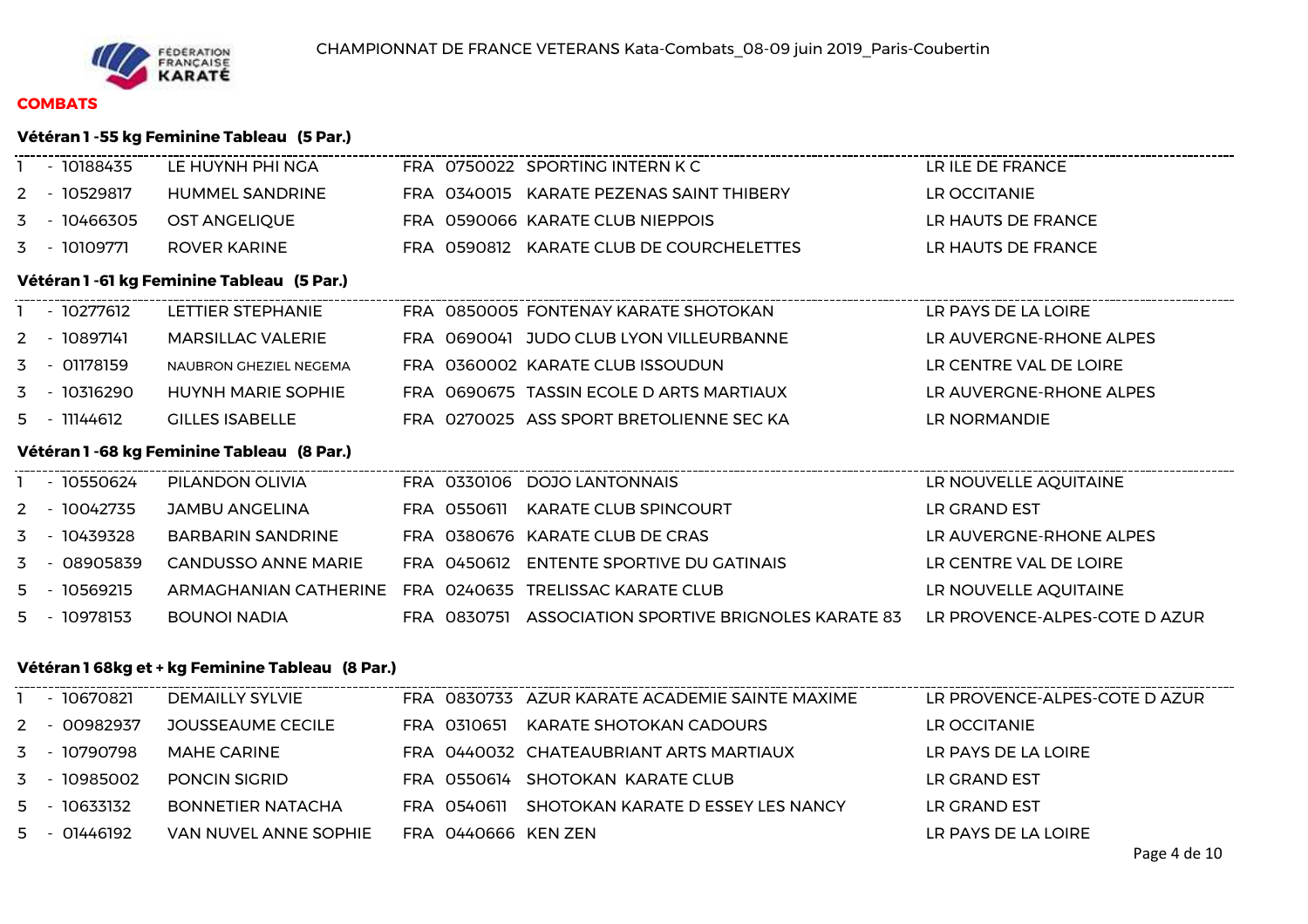**Vétéran 2 -55 kg Feminine Tableau (5 Par.)**

| - 10209007   | BRETHON-RAULET CECILE                            |  | FRA 0750032 K.A.J.Y.N.                                                      | LR ILE DE FRANCE           |
|--------------|--------------------------------------------------|--|-----------------------------------------------------------------------------|----------------------------|
| 2 - 01230294 | HAMIDANE NADIA                                   |  | FRA 0240020 AMICALE LAIQUE SAMOURAI KARATE CLUB TERRA LR NOUVELLE AQUITAINE |                            |
| 3 - 09545581 | <b>TRINCLET NATHALIE</b>                         |  | FRA 0540667 ITSUMO TEAM SAINT JEAN LES LONGUYON                             | LR GRAND EST               |
| 3 - 10924237 | <b>HORCHOLLE FLORENCE</b>                        |  | FRA 0820011 CASTELSARRASIN KARATE                                           | LR OCCITANIE               |
| 5 - 10184221 | <b>MESNIER MARIE LAURE</b>                       |  | FRA 0370012 JUDO CLUB TOURAINE                                              | LR CENTRE VAL DE LOIRE     |
|              | Vétéran 2 -61 kg Feminine Tableau (4 Par.)       |  |                                                                             |                            |
| 1 - 10048178 | EYINGA SARAH                                     |  | FRA 0910691 KARATE SHOTOKAN ESSONNIEN                                       |                            |
| 2 - 10239337 | RAKOTOSON FANJAMALALA                            |  | FRA 0190006 BUDOKAI KARATE CLUB DE BRIVE                                    | LR NOUVELLE AQUITAINE      |
| 3 - 10810195 | <b>SANCHEZ SEVERINE</b>                          |  | FRA 0210645 CLUB DE KARATE DE SAINTE COLOMBE SUR SEINE                      | LR BOURGOGNE-FRANCHE COMTE |
| 3 - 01147462 | PHAM VAN SANDRINE                                |  | FRA 0940023 CSL GMA                                                         | LR ILE DE FRANCE           |
|              | Vétéran 2 -68 kg Feminine Tableau (2 Par.)       |  |                                                                             |                            |
| 1 - 10370419 | MARTIN SANDRINE                                  |  | FRA 0890629 SERGINES KARATE                                                 | LR BOURGOGNE-FRANCHE COMTE |
| 2 - 10729883 | <b>FUNG ROSINE</b>                               |  | FRA 0820011 CASTELSARRASIN KARATE                                           | LR OCCITANIE               |
|              |                                                  |  |                                                                             |                            |
|              | Vétéran 2 68kg et + kg Feminine Tableau (9 Par.) |  |                                                                             |                            |
| 1 - 10063605 | <b>MERLIN ISABELLE</b>                           |  | FRA 0380724 ARTS MARTIAUX DES VILLARDS                                      | LR AUVERGNE-RHONE ALPES    |
| 2 - 09197257 | <b>MERINDOL VALERIE</b>                          |  | FRA 0750821 DOJO KIKENTAI                                                   | LR ILE DE FRANCE           |
| 3 - 10528582 | <b>GUERMANN LAURENCE</b>                         |  | FRA 0570048 KARATE DO BOULANGE                                              | LR GRAND EST               |
| 3 - 09169807 | PEREZ LUCIA                                      |  | FRA 0720008 SAMOURAI 2000                                                   | LR PAYS DE LA LOIRE        |
| 5 - 10603434 | <b>FLEURDORGE ELISE</b>                          |  | FRA 0780032 AS SPORTIVE KARATE DO CHESNAY                                   | LR ILE DE FRANCE           |
| 5 - 01372675 | <b>HOEPPE SYLVIE</b>                             |  | FRA 0600019 OLYMPIC KARATE CL DE BEAUVAIS                                   | LR HAUTS DE FRANCE         |
|              | Vétéran 3 -55 kg Feminine Tableau (2 Par.)       |  |                                                                             |                            |
|              | - 09559093 BURGER ELISABETH                      |  | FRA 0550611 KARATE CLUB SPINCOURT                                           | LR GRAND EST               |
|              | 2 - 09410829 ORSKI FRANCETTE                     |  | FRA 0720008 SAMOURAI 2000                                                   | LR PAYS DE LA LOIRE        |
|              |                                                  |  |                                                                             |                            |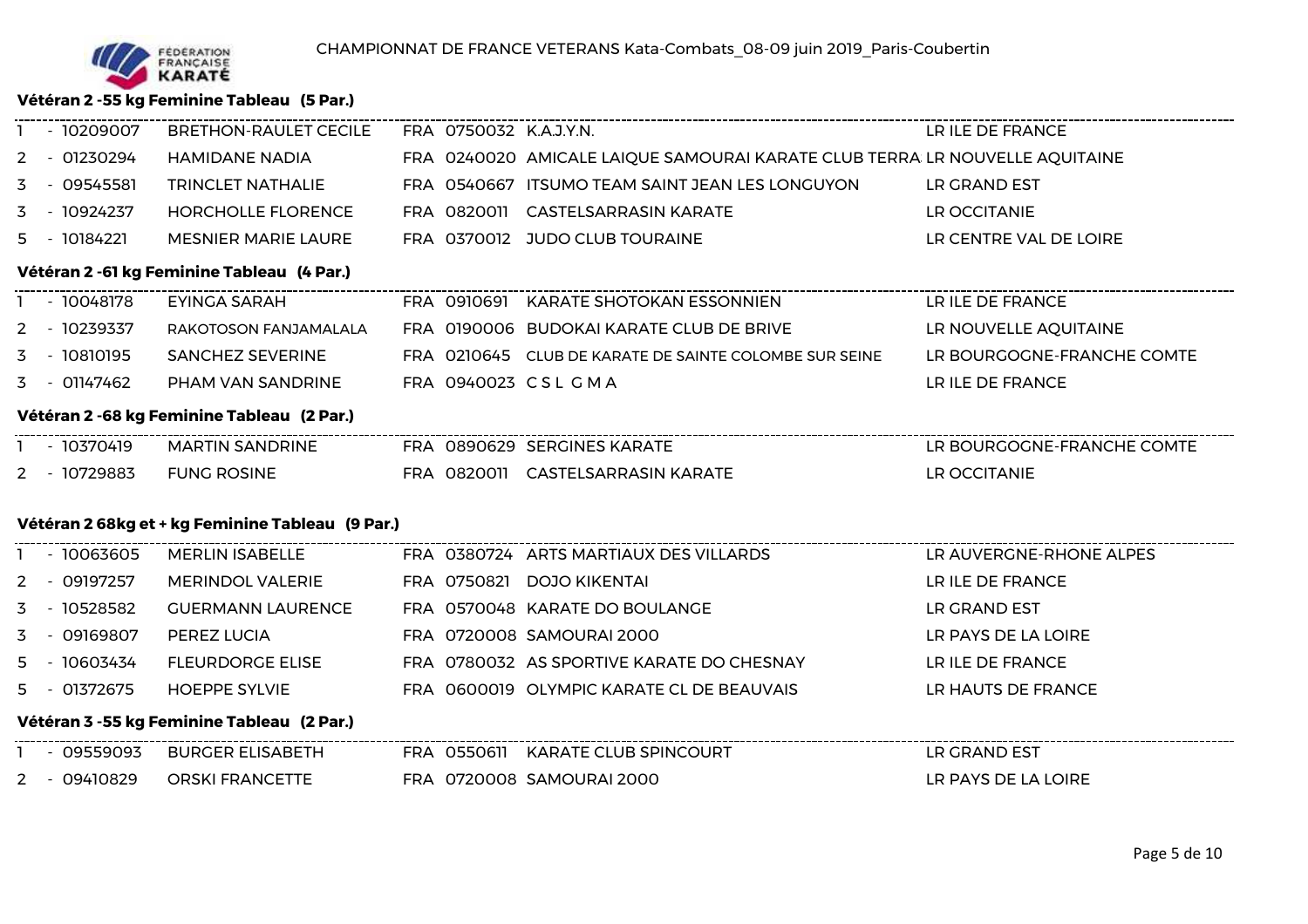

## **Vétéran 3 -61 kg Feminine Tableau (3 Par.)**

| - 10381016                                 | <b>HUBERT VIVIANE</b>                        |  | FRA 0270003 AKSE  |                                                   | LR NORMANDIE                  |  |  |  |  |
|--------------------------------------------|----------------------------------------------|--|-------------------|---------------------------------------------------|-------------------------------|--|--|--|--|
| 2 - 11002895                               | HARTER MARTEL VERONIQUE                      |  |                   | FRA 0550610 KARATE CLUB DE LACROIX SAMPIGNY       | LR GRAND EST                  |  |  |  |  |
| 3 - 10950021                               | <b>LISSA SIMONA</b>                          |  |                   | FRA 0380724 ARTS MARTIAUX DES VILLARDS            | LR AUVERGNE-RHONE ALPES       |  |  |  |  |
|                                            | Vétéran 3 -68 kg Feminine Tableau (O Par.)   |  |                   |                                                   |                               |  |  |  |  |
| Vétéran 4 -55 kg Feminine Tableau (1 Par.) |                                              |  |                   |                                                   |                               |  |  |  |  |
|                                            |                                              |  |                   |                                                   |                               |  |  |  |  |
|                                            | Vétéran 1 -67 kg Masculin Tableau (11 Par.)  |  |                   |                                                   |                               |  |  |  |  |
| 1 - 10597926                               | M NASRI SAMIR                                |  |                   | FRA 0060115 NICE ELITE SPORT                      | LR PROVENCE-ALPES-COTE D AZUR |  |  |  |  |
| 2 - 00641601                               | <b>VITALE SEBASTIEN</b>                      |  |                   | FRA 0300686 SPORTING FIGHT CLUB                   | LR OCCITANIE                  |  |  |  |  |
| 3 - 01302610                               | <b>CAMUS ALEXANDRE</b>                       |  |                   | FRA 0830647 IMPACT KARATE CLUB                    | LR PROVENCE-ALPES-COTE D AZUR |  |  |  |  |
| 3 - 09226855                               | <b>BURGER JEAN BERNARD</b>                   |  |                   | FRA 0570049 KARATE CLUB D'AMNEVILLE               | LR GRAND EST                  |  |  |  |  |
| 5 - 11021849                               | <b>GAUTHIER JEROME</b>                       |  |                   | FRA 0780731 ASSOCIATION VERSAILLAISE DE KRAV MAGA | LR ILE DE FRANCE              |  |  |  |  |
| 5 - 01326762                               | <b>BARRE RICHARD</b>                         |  |                   | FRA 0140041 CENTRE DE KARATE LR NORMANDIE         | LR NORMANDIE                  |  |  |  |  |
|                                            | Vétéran 1 - 75 kg Masculin Tableau (34 Par.) |  |                   |                                                   |                               |  |  |  |  |
| 1 - 01313746                               | <b>DENIAU DIMITRI</b>                        |  |                   | FRA 0640012 SECTION PALOISE                       | LR NOUVELLE AQUITAINE         |  |  |  |  |
| 2 - 01146580                               | MILAZZO NICOLAS                              |  |                   | FRA 0690700 FUDOSHIN                              | LR AUVERGNE-RHONE ALPES       |  |  |  |  |
| 3 - 01347226                               | <b>FERRY CEDRIC</b>                          |  | FRA 0060088 AKADA |                                                   | LR PROVENCE-ALPES-COTE D AZUR |  |  |  |  |
| 3 - 08922440                               | <b>SEKETELI DODJI</b>                        |  |                   | FRA 0950681 ATHLETIC KARATE ARNOUVILLE            | LR ILE DE FRANCE              |  |  |  |  |
| 5 - 10124835                               | <b>BAYEN CHRISTOPHE</b>                      |  |                   | FRA 0510018 ASPTT CHALON EN CHAMPAGNE             | <b>CHAMPAGNE ARDENNE</b>      |  |  |  |  |
| 5 - 01202790                               | <b>ROUBY CEDRIL</b>                          |  |                   | FRA 0300629 A K A VILLENEUVE LES ANGLES           | LR OCCITANIE                  |  |  |  |  |
| 7 - 01390834                               | <b>MERCIER SAMUEL</b>                        |  |                   | FRA 0310618 KARATE CLUB REVEL                     | LR OCCITANIE                  |  |  |  |  |
| 7 - 09135481                               | <b>VOLUETTE PATRICE</b>                      |  |                   | FRA 0490008 KARATE CLUB BAUGEOIS                  | LR PAYS DE LA LOIRE           |  |  |  |  |
|                                            |                                              |  |                   |                                                   |                               |  |  |  |  |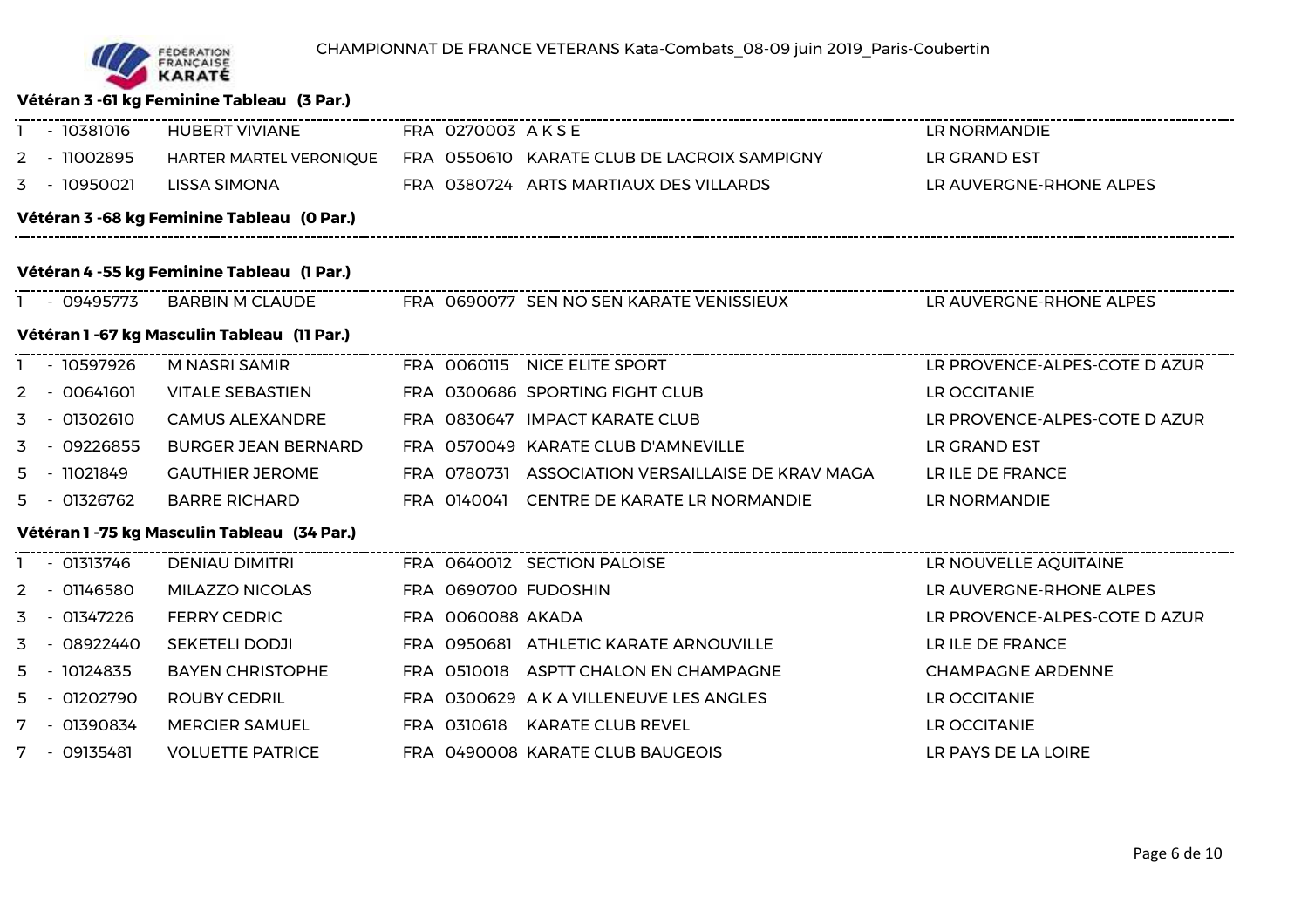

3 - 10470821

5 - <sup>01384968</sup>

5 - 01522071

**CHAUVET ARISTIDE** 

RIDACKER DIDIER

GRAVELET DAVID

#### **Vétéran 1 -84 kg Masculin Tableau (19 Par.)**

|   | $-08928416$  | HAROUNE GREGORY                                  |                  | FRA 0060076 AS BATIMENT TRAVAUX PUBLICS                           | LR PROVENCE-ALPES-COTE D AZUR |
|---|--------------|--------------------------------------------------|------------------|-------------------------------------------------------------------|-------------------------------|
|   | 2 - 10093284 | SCHOUVER JEREMI                                  |                  | FRA 0670627 KARATE ACADEMIE SPORTS ELITE                          | LR GRAND EST                  |
| 3 | $-01479696$  | <b>DIARRA GEORGES</b>                            |                  | FRA 0690041 JUDO CLUB LYON VILLEURBANNE                           | LR AUVERGNE-RHONE ALPES       |
|   | 3 - 01498675 | <b>CAPEL EMMANUEL</b>                            |                  | FRA 0060121 KARATE CHALLENGER GRASSE                              | LR PROVENCE-ALPES-COTE D AZUR |
|   | 5 - 09412090 | JOUSSEAUME NICOLAS                               |                  | FRA 0310042 SHAOLIN KARATE CLUB                                   | LR OCCITANIE                  |
|   | 5 - 01365027 | <b>LEROY GABRIEL</b>                             |                  | FRA 0020038 KARATE CLUB SAINT QUENTINOIS                          | LR HAUTS DE FRANCE            |
|   | 7 - 10779434 | KADDOURI ABDELBAKI                               |                  | FRA 0890013 KARATE CLUB STCLEMENT                                 | LR BOURGOGNE-FRANCHE COMTE    |
|   | 7 - 01212321 | <b>VERTHIERE JONATHAN</b>                        |                  | FRA 0720004 ASL-COPKARATE                                         | LR PAYS DE LA LOIRE           |
|   |              | Vétéran 184kg et + kg Masculin Tableau (28 Par.) |                  |                                                                   |                               |
|   | 1 - 01278782 |                                                  |                  | VANDENBUSSCHE SEBASTIEN FRA 0600019 OLYMPIC KARATE CL DE BEAUVAIS | LR HAUTS DE FRANCE            |
|   | 2 - 08982417 | BARBARIN REMI                                    |                  | FRA 0380631 AS SPORTIVE DE FONTAINE KARATE                        | LR AUVERGNE-RHONE ALPES       |
|   | 3 - 09280928 | BERGER ARNOLD                                    |                  | FRA 0190006 BUDOKAI KARATE CLUB DE BRIVE                          | LR NOUVELLE AQUITAINE         |
| 3 | - 00630769   | <b>BLESSON ERIC</b>                              |                  | FRA 0750257 ECOLE PARISIENNE DE KARATE                            | LR ILE DE FRANCE              |
|   | 5 - 09307213 | <b>DIOP ABDOULAYE</b>                            |                  | FRA 0920079 CSM PUTEAUX                                           | LR ILE DE FRANCE              |
|   | 5 - 09265791 | MBELLA PAUL MAJOR                                |                  | FRA 0770117 KARATE CLUB DE GUIGNES                                | LR ILE DE FRANCE              |
|   | 7 - 01309319 | <b>BOISNET JULIEN</b>                            |                  | FRA 0910061 ENTENTE SPORTIVE DE MASSY                             | LR ILE DE FRANCE              |
|   | 7 - 01418897 | EL OUACHOUNI MOHAMED                             |                  | FRA 0950681 ATHLETIC KARATE ARNOUVILLE                            | LR ILE DE FRANCE              |
|   |              | Vétéran 2 -67 kg Masculin Tableau (12 Par.)      |                  |                                                                   |                               |
|   | 1 - 10590952 | <b>SCHUMACHER PHILIPPE</b>                       |                  | FRA 0570049 KARATE CLUB D'AMNEVILLE                               | LR GRAND EST                  |
|   | 2 - 00681035 | DIMECH PHILIPPE                                  |                  | FRA 0910032 CL CHEVRY 2                                           | LR ILE DE FRANCE              |
|   | 3 - 00842399 | <b>CUVELIER DIDIER</b>                           | FRA 0930080 KCVO |                                                                   | LR ILE DE FRANCE              |
|   |              |                                                  |                  |                                                                   |                               |

E FRAM OTTOIIT KARATE CLUB DE GUIGNES EN ENSEMBLE DE FRANCE

FRA <sup>0420022</sup> SHUGYO DOJO STEPHANOIS LR AUVERGNE-RHONE ALPES

R FRA 0540609 K C DE VALLEROY LAND LAND EST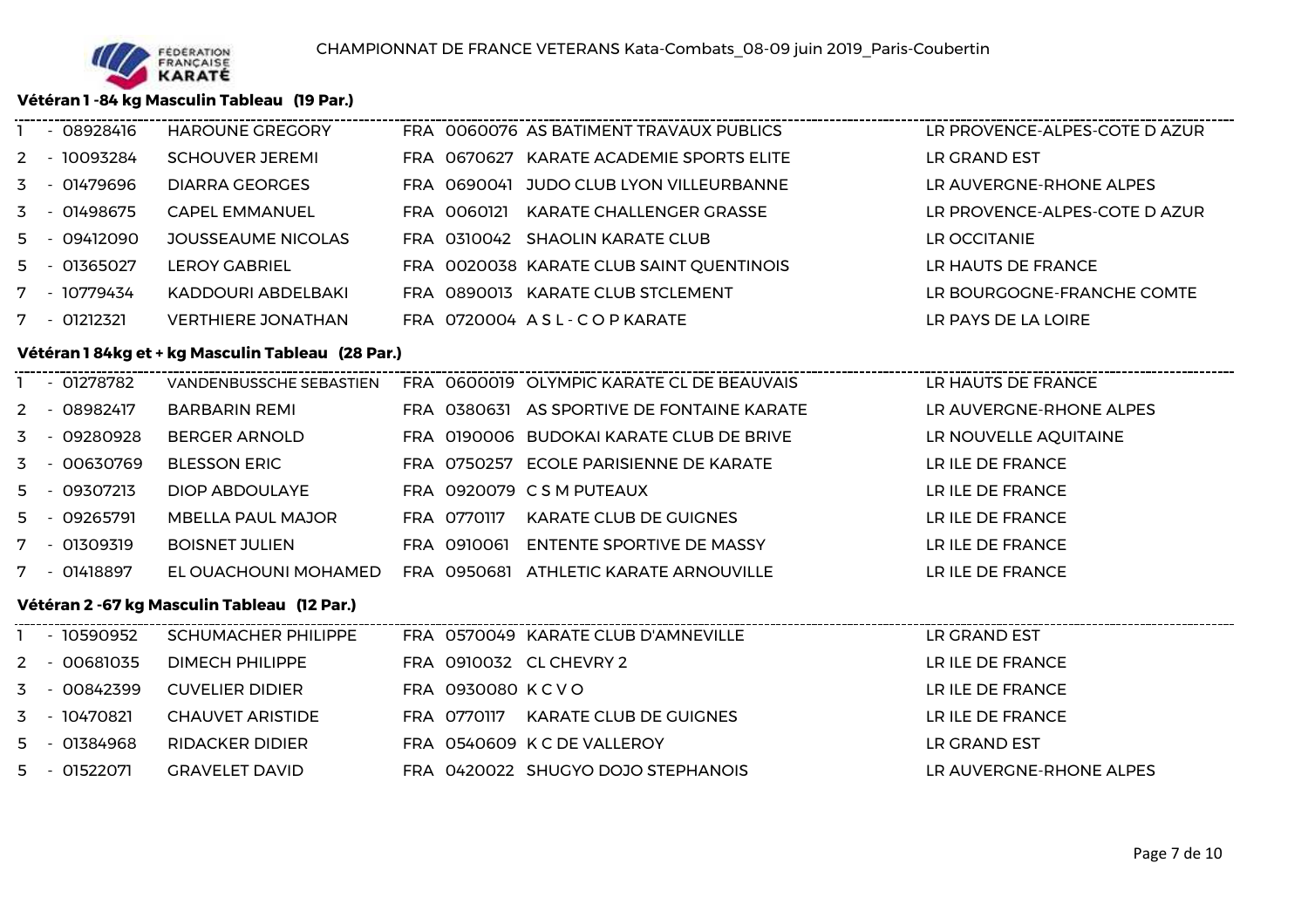

### **Vétéran 2 -75 kg Masculin Tableau (18 Par.)**

| - 00988196   | <b>VIGIER VINCENT</b>                          |                    | FRA 0270613 KARATE SHOTOKAN CONCHOIS             | LR NORMANDIE                  |
|--------------|------------------------------------------------|--------------------|--------------------------------------------------|-------------------------------|
| 2 - 10377257 | <b>GUILABERT J RAYMOND</b>                     |                    | FRA 0450037 BUDOKAN KARATE ORLEANS               | LR CENTRE VAL DE LOIRE        |
| 3 - 10042773 | MAYMARD JOAKIM                                 |                    | FRA 0850005 FONTENAY KARATE SHOTOKAN             | LR PAYS DE LA LOIRE           |
| 3 - 10444039 | <b>NOEL OLIVIER</b>                            |                    | FRA 0540062 KARATE DO LONGWY                     | LR GRAND EST                  |
| 5 - 09402286 | QUESSADA RAPHAEL                               |                    | FRA 0340077 JUVIGNAC KARATE CLUB                 | LR OCCITANIE                  |
| 5 - 01265191 | <b>ROMANET PATRICK</b>                         |                    | FRA 0380631 AS SPORTIVE DE FONTAINE KARATE       | LR AUVERGNE-RHONE ALPES       |
| 7 - 10527313 | <b>HOUVION OLIVIER</b>                         |                    | FRA 0540611 SHOTOKAN KARATE D ESSEY LES NANCY    | LR GRAND EST                  |
| 7 - 09003899 | <b>DROUIN OLIVIER</b>                          | FRA 0440704 SA2O   |                                                  | LR PAYS DE LA LOIRE           |
|              | Vétéran 2 - 84 kg Masculin Tableau (22 Par.)   |                    |                                                  |                               |
| 1 - 01075704 | <b>MAURIN MARC</b>                             |                    | FRA 0300613 SHOTOKAN KARATE ALESIEN              | LR OCCITANIE                  |
| 2 - 00771312 | <b>FIEROBE SAMUEL</b>                          |                    | FRA 0640012 SECTION PALOISE                      | LR NOUVELLE AQUITAINE         |
| 3 - 01006342 | <b>AUBRY FRANCK</b>                            |                    | FRA 0600019 OLYMPIC KARATE CL DE BEAUVAIS        | LR HAUTS DE FRANCE            |
| 3 - 01211108 | <b>BLAREAU PHILIPPE</b>                        |                    | FRA 0590153 KARATE CLUB LEFFRINCKOUCKE           | LR HAUTS DE FRANCE            |
| 5 - 09556582 | <b>BOUGHALEM MOHAMED</b>                       |                    | FRA 0910618 KARATE CLUB EPINAY SUR ORGE          | LR ILE DE FRANCE              |
| 5 - 01270254 | YAZID MOHAMED                                  |                    | FRA 0690067 CORPS SECTION KARATE                 | LR AUVERGNE-RHONE ALPES       |
| 7 - 10980080 | <b>PAYEN GILLES</b>                            |                    | FRA 0370615 KARATE CLUB VAL DE CISSE             | LR CENTRE VAL DE LOIRE        |
| 7 - 01215670 | <b>SENOUCI AMAR</b>                            |                    | FRA 0690077 SEN NO SEN KARATE VENISSIEUX         | LR AUVERGNE-RHONE ALPES       |
|              | Vétéran 284 et + kg Masculin Tableau (19 Par.) |                    |                                                  |                               |
| 1 - 09321585 | AKAMBO YANDZA MARIEN                           |                    | FRA 0250657 ELITE KARATE ROCHOIS                 | LR BOURGOGNE-FRANCHE COMTE    |
| 2 - 10951204 | BOUROUBA OUASSINI                              |                    | FRA 0780014 CLUB KARATE OKINAWA                  | LR ILE DE FRANCE              |
| 3 - 01388039 | <b>COZIEN PHILIPPE</b>                         |                    | FRA 0440659 KARATE CLUB DES MOUTIERS EN RETZ     | LR PAYS DE LA LOIRE           |
| 3 - 00609469 | ROBYNS DAVYD                                   |                    | FRA 0830680 SAMOURAI TOULON VAR KARATE           | LR PROVENCE-ALPES-COTE D AZUR |
| 5 - 01201902 | <b>MARROCCHI SETTIMIO</b>                      | FRA 0950016 TIMING |                                                  | LR ILE DE FRANCE              |
| 5 - 00925321 | <b>BONNAUD ERIK</b>                            |                    | FRA 0420616 KARATE CLUB DE FIRMINY               | LR AUVERGNE-RHONE ALPES       |
| 7 - 10653566 | <b>BOURBIA DJAMEL</b>                          |                    | FRA 0830041 SPORTING INTER KARATE CL SEYNO       | LR PROVENCE-ALPES-COTE D AZUR |
| 7 - 01517867 | <b>ANDRADE PATRICK</b>                         |                    | FRA 0400620 JEANNE D'ARC SECT SHOTOKAN KARATE DO | LR NOUVELLE AQUITAINE         |
|              |                                                |                    |                                                  |                               |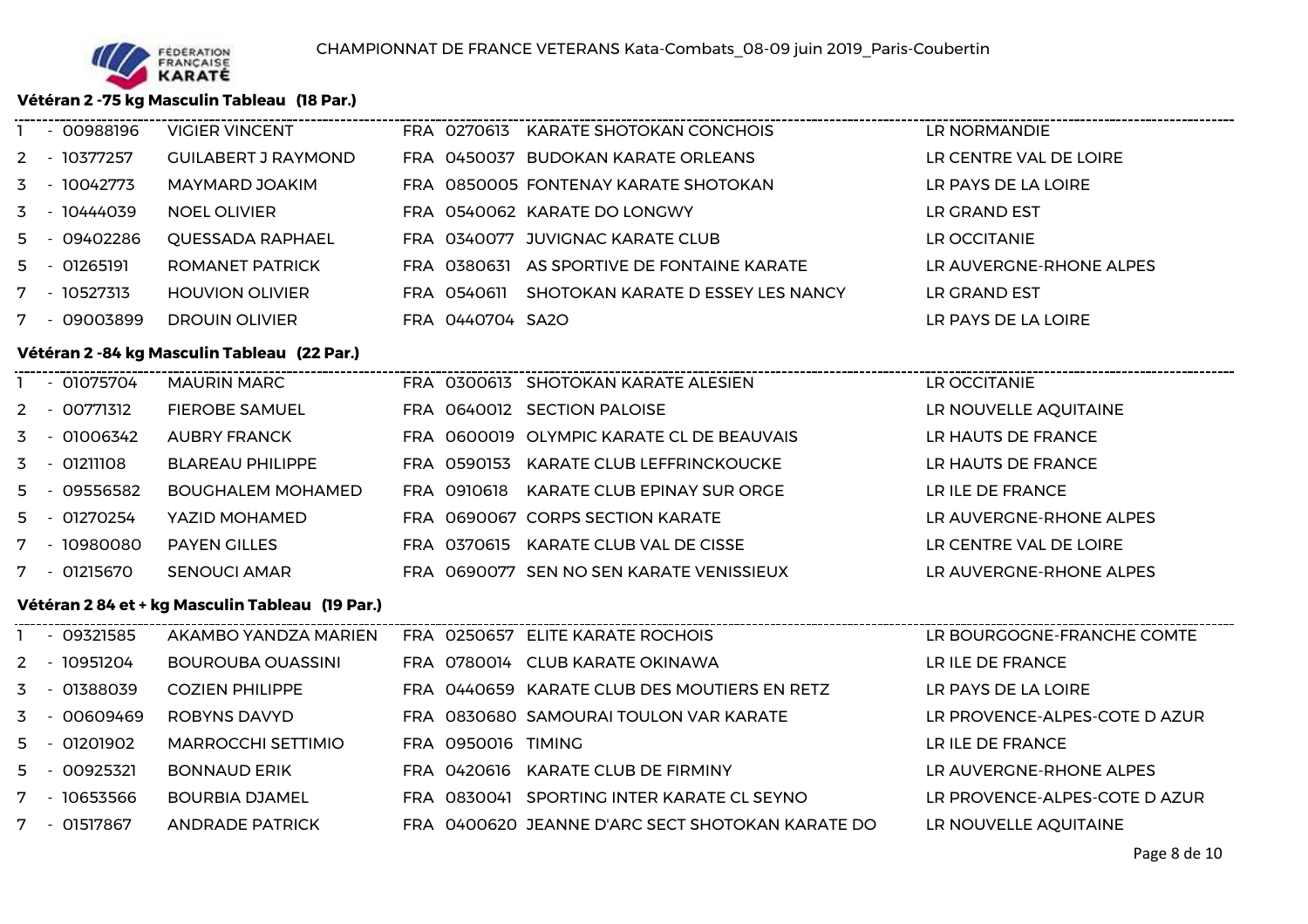

### **Vétéran 3 -67 kg Masculin Tableau (6 Par.)**

| - 00771270                                  | <b>ROLLET PHILIPPE</b>                        |  |                    | FRA 0300013 ASSOCIATION SPORTIVE KARATE UZES | LR OCCITANIE                  |  |  |  |  |  |
|---------------------------------------------|-----------------------------------------------|--|--------------------|----------------------------------------------|-------------------------------|--|--|--|--|--|
| 2 - 01329381                                | <b>BLONDEL BERNARD</b>                        |  |                    | FRA 0920665 KARATE INSTITUT STYLE SHOTOKAN   | LR ILE DE FRANCE              |  |  |  |  |  |
| 3 - 10708802                                | AGULLO ROBERT                                 |  |                    | FRA 0330619 ECOLE DE KARATE ST GENES         | LR NOUVELLE AQUITAINE         |  |  |  |  |  |
| 3 - 00863500                                | ANGOT PASCAL                                  |  |                    | FRA 0500006 KARATE CLUB COUTANCAIS           | LR NORMANDIE                  |  |  |  |  |  |
| Vétéran 3 -75 kg Masculin Tableau (10 Par.) |                                               |  |                    |                                              |                               |  |  |  |  |  |
| 1 - 01415929                                | MONTUZET ALAIN                                |  |                    | FRA 0330114 ASS SPORTIVE BEAUTIRANNAISE      | LR NOUVELLE AQUITAINE         |  |  |  |  |  |
| 2 - 00685436                                | <b>HIRAULT PATRICK</b>                        |  |                    | FRA 0510618 AMICALE JAMIN                    | LR GRAND EST                  |  |  |  |  |  |
| 3 - 10404359                                | <b>MAGALHAES JOSE MANUEL</b>                  |  |                    | FRA 0280012 K CL DE CHATEAUDUN               | LR CENTRE VAL DE LOIRE        |  |  |  |  |  |
| 3 - 10394556                                | <b>MPUNGWE KADIAMBI</b>                       |  |                    | FRA 0590660 KARATE CLUB DE PETITE FORET      | LR HAUTS DE FRANCE            |  |  |  |  |  |
| 5 - 10616903                                | ORLANDO LAURENT                               |  |                    | FRA 0100003 TROYES OMNISPORTS KARATE DO      | LR GRAND EST                  |  |  |  |  |  |
| 5 - 01038308                                | LE FRAPPER JOSEPH                             |  |                    | FRA 0560033 KARATE CLUB DU RIANT             | LR BRETAGNE                   |  |  |  |  |  |
|                                             | Vétéran 3 - 84 kg Masculin Tableau (8 Par.)   |  |                    |                                              |                               |  |  |  |  |  |
| 1 - 09208713                                | SOBEZYK PHILIPPE                              |  |                    | FRA 0600012 USCKARATESHOTOKAN                | LR HAUTS DE FRANCE            |  |  |  |  |  |
| 2 - 00730476                                | <b>AURIOL RAYMOND</b>                         |  |                    | FRA 0690675 TASSIN ECOLE D ARTS MARTIAUX     | LR AUVERGNE-RHONE ALPES       |  |  |  |  |  |
| 3 - 10095020                                | <b>VIAUD ERIC</b>                             |  |                    | FRA 0330003 ECOLE KARATE DO GRADIGNAN        | LR NOUVELLE AQUITAINE         |  |  |  |  |  |
| 3 - 00673774                                | ANDLAUER STEPHANE                             |  |                    | FRA 0940677 MANDRES LES ROSES KARATE CLUB    | LR ILE DE FRANCE              |  |  |  |  |  |
| 5 - 01171593                                | BETTI RAYMOND                                 |  |                    | FRA 0130090 KARATE CLUB MARTIGUES            | LR PROVENCE-ALPES-COTE D AZUR |  |  |  |  |  |
| 5 - 10460823                                | <b>MANIERI FRANCOIS</b>                       |  |                    | FRA 0060872 ASSOCIATION MANIERI KARATE       | LR PROVENCE-ALPES-COTE D AZUR |  |  |  |  |  |
|                                             | Vétéran 384 et + kg Masculin Tableau (4 Par.) |  |                    |                                              |                               |  |  |  |  |  |
| 1 - 10639428                                | <b>CROIBIER BRUNO</b>                         |  | FRA 0270003 AKSE   |                                              | LR NORMANDIE                  |  |  |  |  |  |
| 2 - 00996659                                | PRYSTUPA SERGE                                |  |                    | FRA 0590732 KARATE CLUB DE BOURBOURG         | LR HAUTS DE FRANCE            |  |  |  |  |  |
| 3 - 11030746                                | BERNARD ALAIN                                 |  |                    | FRA 0240620 KARATE CLUB AUBAS                | LR NOUVELLE AQUITAINE         |  |  |  |  |  |
| 3 - 10609555                                | YOUINOU FRANCK                                |  | FRA 0950016 TIMING |                                              | LR ILE DE FRANCE              |  |  |  |  |  |
|                                             |                                               |  |                    |                                              |                               |  |  |  |  |  |